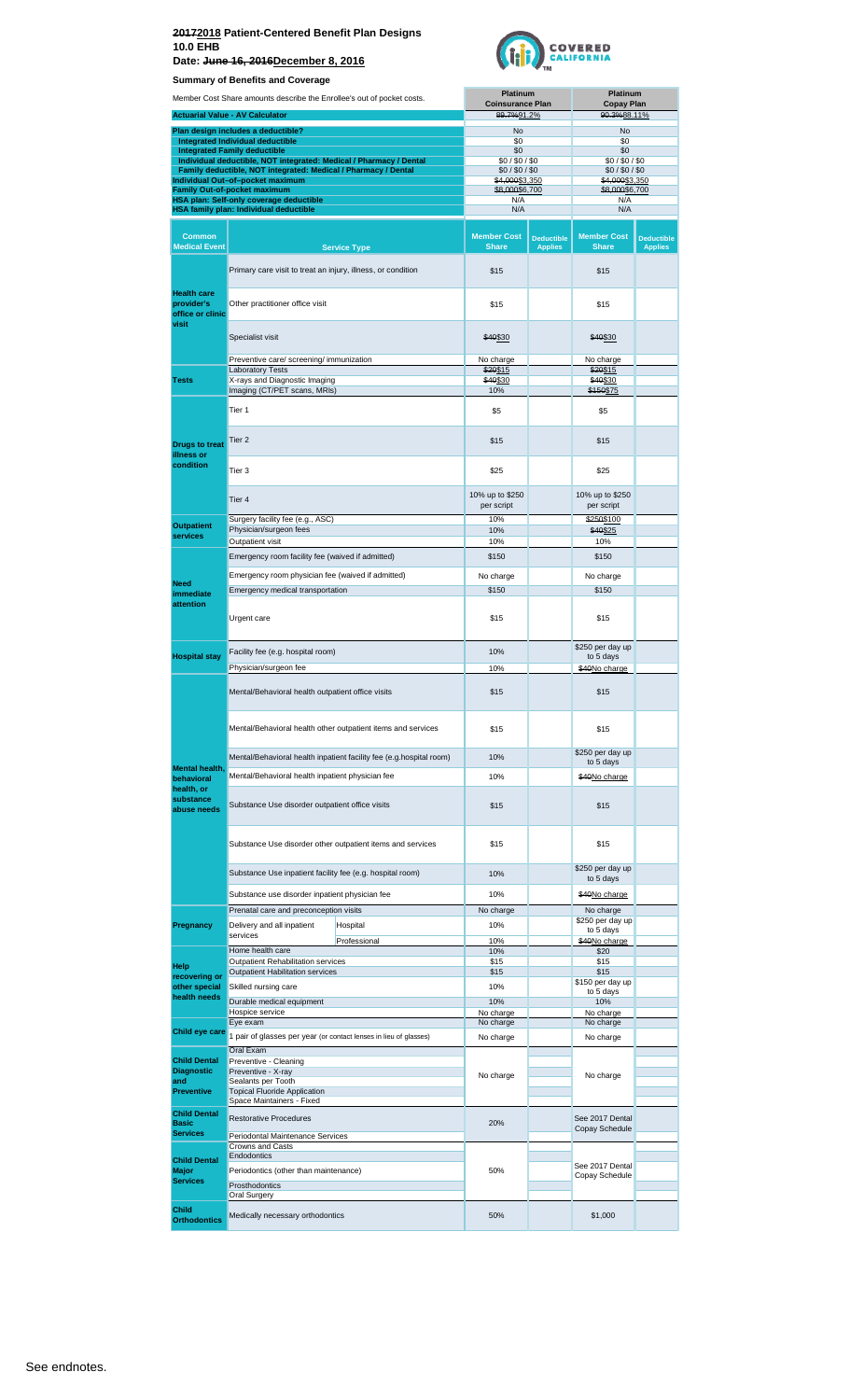**Date: June 16, 2016December 8, 2016**

**Summary of Benefits and Coverage**

|                                          | Member Cost Share amounts describe the Enrollee's out of pocket costs.  |                                                                     | Gold<br><b>Coinsurance Plan</b>    |                                     | Gold<br><b>Copay Plan</b>          |                                     |
|------------------------------------------|-------------------------------------------------------------------------|---------------------------------------------------------------------|------------------------------------|-------------------------------------|------------------------------------|-------------------------------------|
|                                          | <b>Actuarial Value - AV Calculator</b>                                  |                                                                     | 80.9%81.6%                         |                                     | 81.2%78.1%                         |                                     |
|                                          | Plan design includes a deductible?                                      |                                                                     | No                                 |                                     | No                                 |                                     |
|                                          | Integrated Individual deductible<br><b>Integrated Family deductible</b> |                                                                     | \$0<br>\$0                         |                                     | \$0<br>\$0                         |                                     |
|                                          | Individual deductible, NOT integrated: Medical / Pharmacy / Dental      |                                                                     | \$0/\$0/\$0                        |                                     | \$0/\$0/\$0                        |                                     |
|                                          | Family deductible, NOT integrated: Medical / Pharmacy / Dental          |                                                                     | \$0/\$0/\$0                        |                                     | \$0/\$0/\$0                        |                                     |
|                                          | Individual Out-of-pocket maximum<br><b>Family Out-of-pocket maximum</b> |                                                                     | \$6,750\$6,000<br>\$13,500\$12,000 |                                     | \$6,750\$6,000<br>\$13,500\$12,000 |                                     |
|                                          | HSA plan: Self-only coverage deductible                                 |                                                                     | N/A<br>N/A                         |                                     | N/A<br>N/A                         |                                     |
|                                          | HSA family plan: Individual deductible                                  |                                                                     |                                    |                                     |                                    |                                     |
| <b>Common</b><br><b>Medical Event</b>    |                                                                         | <b>Service Type</b>                                                 | <b>Member Cost</b><br><b>Share</b> | <b>Deductible</b><br><b>Applies</b> | <b>Member Cost</b><br><b>Share</b> | <b>Deductible</b><br><b>Applies</b> |
|                                          | Primary care visit to treat an injury, illness, or condition            |                                                                     | \$30                               |                                     | \$30                               |                                     |
| <b>Health care</b><br>provider's         | Other practitioner office visit                                         |                                                                     | \$30                               |                                     | \$30                               |                                     |
| office or clinic<br>visit                | Specialist visit                                                        |                                                                     | \$55\$50                           |                                     | \$55\$50                           |                                     |
|                                          |                                                                         |                                                                     |                                    |                                     |                                    |                                     |
|                                          | Preventive care/ screening/ immunization<br><b>Laboratory Tests</b>     |                                                                     | No charge<br>\$35                  |                                     | No charge<br>\$35                  |                                     |
| <b>Tests</b>                             | X-rays and Diagnostic Imaging                                           |                                                                     | \$55                               |                                     | \$55                               |                                     |
|                                          | Imaging (CT/PET scans, MRIs)                                            |                                                                     | 20%                                |                                     | \$275                              |                                     |
|                                          | Tier 1                                                                  |                                                                     | \$15                               |                                     | \$15                               |                                     |
| <b>Drugs to treat</b><br>illness or      | Tier <sub>2</sub>                                                       |                                                                     | \$55                               |                                     | \$55                               |                                     |
| condition                                | Tier 3                                                                  |                                                                     | \$75                               |                                     | \$75                               |                                     |
|                                          | Tier 4<br>Surgery facility fee (e.g., ASC)<br>Physician/surgeon fees    |                                                                     | 20% up to \$250<br>per script      |                                     | 20% up to \$250<br>per script      |                                     |
| <b>Outpatient</b>                        |                                                                         |                                                                     | 20%<br>20%                         |                                     | \$600\$300<br>\$55\$40             |                                     |
| <b>services</b>                          | Outpatient visit                                                        |                                                                     | 20%                                |                                     | 20%                                |                                     |
|                                          | Emergency room facility fee (waived if admitted)                        |                                                                     | \$325                              |                                     | \$325                              |                                     |
|                                          | Emergency room physician fee (waived if admitted)                       |                                                                     | No charge                          |                                     | No charge                          |                                     |
| <b>Need</b>                              | Emergency medical transportation                                        |                                                                     | \$250                              |                                     | \$250                              |                                     |
| immediate<br>attention                   |                                                                         |                                                                     |                                    |                                     |                                    |                                     |
|                                          | Urgent care                                                             |                                                                     | \$30                               |                                     | \$30                               |                                     |
|                                          | Facility fee (e.g. hospital room)                                       |                                                                     | 20%                                |                                     | \$600 per day up                   |                                     |
| <b>Hospital stay</b>                     | Physician/surgeon fee                                                   |                                                                     | 20%                                |                                     | to 5 days<br>\$55No charge         |                                     |
|                                          | Mental/Behavioral health outpatient office visits                       |                                                                     | \$30                               |                                     | \$30                               |                                     |
|                                          | Mental/Behavioral health other outpatient items and services            |                                                                     | \$30                               |                                     | \$30                               |                                     |
|                                          |                                                                         | Mental/Behavioral health inpatient facility fee (e.g.hospital room) | 20%                                |                                     | \$600 per day up                   |                                     |
| <b>Mental health,</b>                    |                                                                         |                                                                     |                                    |                                     | to 5 days                          |                                     |
| behavioral<br>health, or                 | Mental/Behavioral health inpatient physician fee                        |                                                                     | 20%                                |                                     | \$55No charge                      |                                     |
| substance<br>abuse needs                 | Substance Use disorder outpatient office visits                         |                                                                     | \$30                               |                                     | \$30                               |                                     |
|                                          |                                                                         | Substance Use disorder other outpatient items and services          | \$30                               |                                     | \$30                               |                                     |
|                                          | Substance Use inpatient facility fee (e.g. hospital room)               |                                                                     | 20%                                |                                     | \$600 per day up<br>to 5 days      |                                     |
|                                          | Substance use disorder inpatient physician fee                          |                                                                     | 20%                                |                                     | \$55No charge                      |                                     |
|                                          | Prenatal care and preconception visits                                  |                                                                     | No charge                          |                                     | No charge                          |                                     |
| Pregnancy                                | Delivery and all inpatient                                              | Hospital                                                            | 20%                                |                                     | \$600 per day up<br>to 5 days      |                                     |
|                                          | services                                                                | Professional                                                        | 20%                                |                                     | \$55No charge                      |                                     |
|                                          | Home health care<br>Outpatient Rehabilitation services                  |                                                                     | 20%<br>\$30                        |                                     | \$30<br>\$30                       |                                     |
| Help<br>recovering or                    | Outpatient Habilitation services                                        |                                                                     | \$30                               |                                     | \$30                               |                                     |
| other special                            | Skilled nursing care                                                    |                                                                     | 20%                                |                                     | \$300 per day up<br>to 5 days      |                                     |
| health needs                             | Durable medical equipment                                               |                                                                     | 20%                                |                                     | 20%                                |                                     |
|                                          | Hospice service<br>Eye exam                                             |                                                                     | No charge<br>No charge             |                                     | No charge<br>No charge             |                                     |
| Child eye care                           | 1 pair of glasses per year (or contact lenses in lieu of glasses)       |                                                                     | No charge                          |                                     | No charge                          |                                     |
|                                          | Oral Exam                                                               |                                                                     |                                    |                                     |                                    |                                     |
| <b>Child Dental</b><br><b>Diagnostic</b> | Preventive - Cleaning<br>Preventive - X-ray                             |                                                                     |                                    |                                     |                                    |                                     |
| and<br><b>Preventive</b>                 | Sealants per Tooth<br><b>Topical Fluoride Application</b>               |                                                                     | No charge                          |                                     | No charge                          |                                     |
| <b>Child Dental</b>                      | Space Maintainers - Fixed                                               |                                                                     |                                    |                                     |                                    |                                     |
| <b>Basic</b><br><b>Services</b>          | <b>Restorative Procedures</b><br>Periodontal Maintenance Services       |                                                                     | 20%                                |                                     | See 2017 Dental<br>Copay Schedule  |                                     |
|                                          | Crowns and Casts                                                        |                                                                     |                                    |                                     |                                    |                                     |
| <b>Child Dental</b>                      | Endodontics                                                             |                                                                     |                                    |                                     | See 2017 Dental                    |                                     |
| Major<br><b>Services</b>                 | Periodontics (other than maintenance)<br>Prosthodontics                 |                                                                     | 50%                                |                                     | Copay Schedule                     |                                     |
|                                          | Oral Surgery                                                            |                                                                     |                                    |                                     |                                    |                                     |
| Child                                    | Medically necessary orthodontics                                        |                                                                     | 50%                                |                                     | \$1,000                            |                                     |
| <b>Orthodontics</b>                      |                                                                         |                                                                     |                                    |                                     |                                    |                                     |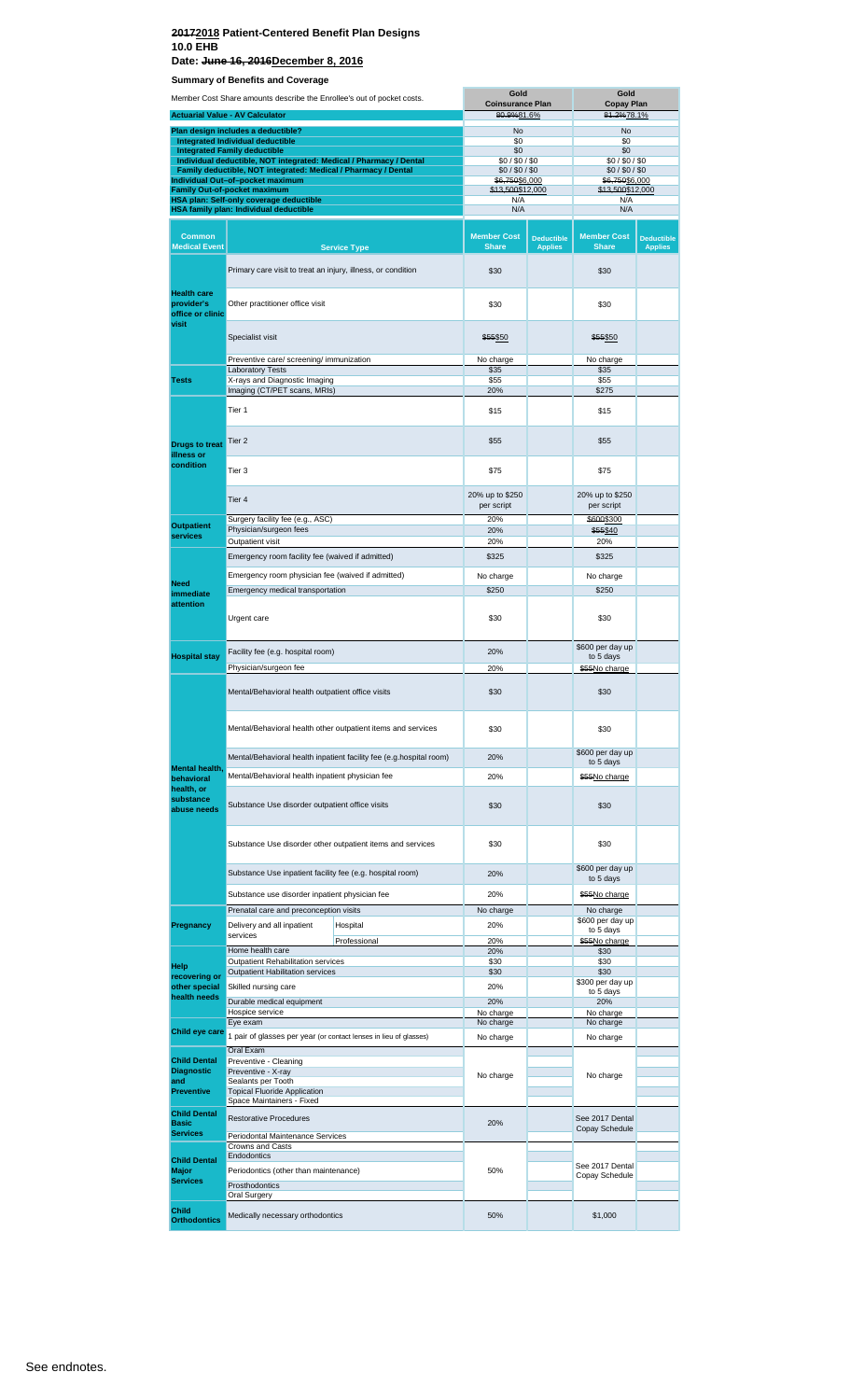#### **20172018 Patient-Centered Benefit Plan Designs 10.0 EHB Date: June 16, 2016December 8, 2016**

|                                          | <b>Summary of Benefits and Coverage</b>                                                            |                     |                                              | <b>Individual</b>                   |  |  |  |
|------------------------------------------|----------------------------------------------------------------------------------------------------|---------------------|----------------------------------------------|-------------------------------------|--|--|--|
|                                          | Member Cost Share amounts describe the Enrollee's out of pocket costs.                             |                     | <b>Silver Plan</b>                           |                                     |  |  |  |
|                                          | <b>Actuarial Value - AV Calculator</b>                                                             |                     | 71.5%                                        |                                     |  |  |  |
|                                          | Plan design includes a deductible?                                                                 |                     | Yes, Medical/Pharmacy                        |                                     |  |  |  |
|                                          | Integrated Individual deductible<br><b>Integrated Family deductible</b>                            |                     | N/A<br>N/A                                   |                                     |  |  |  |
|                                          | Individual deductible, NOT integrated: Medical / Pharmacy / Dental                                 |                     | \$2,500/\$250/\$0                            |                                     |  |  |  |
|                                          | Family deductible, NOT integrated: Medical / Pharmacy / Dental<br>Individual Out-of-pocket maximum |                     | \$5,000/\$500/\$0<br>\$6,800                 |                                     |  |  |  |
|                                          | <b>Family Out-of-pocket maximum</b><br>HSA plan: Self-only coverage deductible                     |                     | \$13,600<br>N/A                              |                                     |  |  |  |
|                                          | HSA family plan: Individual deductible                                                             |                     | N/A                                          |                                     |  |  |  |
|                                          |                                                                                                    |                     |                                              |                                     |  |  |  |
| <b>Common</b><br><b>Medical Event</b>    |                                                                                                    | <b>Service Type</b> | <b>Member Cost Share</b>                     | <b>Deductible</b><br><b>Applies</b> |  |  |  |
|                                          |                                                                                                    |                     |                                              |                                     |  |  |  |
|                                          | Primary care visit to treat an injury, illness, or condition                                       |                     | \$35                                         |                                     |  |  |  |
| <b>Health care</b>                       |                                                                                                    |                     |                                              |                                     |  |  |  |
| provider's<br>office or clinic           | Other practitioner office visit                                                                    |                     | \$35                                         |                                     |  |  |  |
| visit                                    |                                                                                                    |                     |                                              |                                     |  |  |  |
|                                          | Specialist visit                                                                                   |                     | \$70                                         |                                     |  |  |  |
|                                          | Preventive care/ screening/ immunization                                                           |                     | No charge                                    |                                     |  |  |  |
|                                          | <b>Laboratory Tests</b>                                                                            |                     | \$35                                         |                                     |  |  |  |
| <b>Tests</b>                             | X-rays and Diagnostic Imaging<br>Imaging (CT/PET scans, MRIs)                                      |                     | \$70<br>\$300                                |                                     |  |  |  |
|                                          |                                                                                                    |                     |                                              |                                     |  |  |  |
|                                          | Tier 1                                                                                             |                     | \$15                                         |                                     |  |  |  |
|                                          | Tier <sub>2</sub>                                                                                  |                     | \$55                                         | Pharmacy                            |  |  |  |
| <b>Drugs to treat</b><br>illness or      |                                                                                                    |                     |                                              | deductible                          |  |  |  |
| condition                                | Tier 3                                                                                             |                     | \$80                                         | Pharmacy                            |  |  |  |
|                                          |                                                                                                    |                     |                                              | deductible                          |  |  |  |
|                                          | Tier <sub>4</sub>                                                                                  |                     | 20% up to \$250 per<br>script after pharmacy | Pharmacy<br>deductible              |  |  |  |
|                                          | Surgery facility fee (e.g., ASC)                                                                   |                     | deductible<br>20%                            |                                     |  |  |  |
| <b>Outpatient</b><br>services            | Physician/surgeon fees                                                                             |                     | 20%                                          |                                     |  |  |  |
|                                          | Outpatient visit                                                                                   |                     | 20%                                          |                                     |  |  |  |
|                                          | Emergency room facility fee (waived if admitted)                                                   |                     | \$350                                        |                                     |  |  |  |
| <b>Need</b>                              | Emergency room physician fee (waived if admitted)                                                  |                     | No charge                                    |                                     |  |  |  |
| immediate                                | Emergency medical transportation                                                                   |                     | \$250                                        | X                                   |  |  |  |
| attention                                | Urgent care                                                                                        |                     | \$35                                         |                                     |  |  |  |
|                                          |                                                                                                    |                     |                                              |                                     |  |  |  |
|                                          |                                                                                                    |                     | 20%                                          | X                                   |  |  |  |
| <b>Hospital stay</b>                     | Facility fee (e.g. hospital room)<br>Physician/surgeon fee                                         |                     | 20%                                          | X                                   |  |  |  |
|                                          |                                                                                                    |                     |                                              |                                     |  |  |  |
|                                          | Mental/Behavioral health outpatient office visits                                                  |                     | \$35                                         |                                     |  |  |  |
|                                          |                                                                                                    |                     |                                              |                                     |  |  |  |
|                                          | Mental/Behavioral health other outpatient items and services                                       |                     | \$35                                         |                                     |  |  |  |
|                                          |                                                                                                    |                     |                                              |                                     |  |  |  |
|                                          | Mental/Behavioral health inpatient facility fee (e.g.hospital room)                                |                     | 20%                                          | X                                   |  |  |  |
| <b>Mental health.</b><br>behavioral      | Mental/Behavioral health inpatient physician fee                                                   |                     | 20%                                          | X                                   |  |  |  |
| health, or                               |                                                                                                    |                     |                                              |                                     |  |  |  |
| substance<br>abuse needs                 | Substance Use disorder outpatient office visits                                                    |                     | \$35                                         |                                     |  |  |  |
|                                          |                                                                                                    |                     |                                              |                                     |  |  |  |
|                                          | Substance Use disorder other outpatient items and services                                         |                     | \$35                                         |                                     |  |  |  |
|                                          |                                                                                                    |                     |                                              |                                     |  |  |  |
|                                          | Substance Use inpatient facility fee (e.g. hospital room)                                          |                     | 20%                                          | X                                   |  |  |  |
|                                          | Substance use disorder inpatient physician fee                                                     |                     | 20%                                          | X                                   |  |  |  |
|                                          | Prenatal care and preconception visits                                                             |                     | No charge                                    |                                     |  |  |  |
| Pregnancy                                | Delivery and all inpatient                                                                         | Hospital            | 20%                                          | X                                   |  |  |  |
|                                          | services                                                                                           | Professional        | 20%                                          | X                                   |  |  |  |
|                                          | Home health care<br>Outpatient Rehabilitation services                                             |                     | \$45<br>\$35                                 |                                     |  |  |  |
| Help<br>recovering or                    | Outpatient Habilitation services                                                                   |                     | \$35                                         |                                     |  |  |  |
| other special                            | Skilled nursing care                                                                               |                     | 20%                                          | X                                   |  |  |  |
| health needs                             | Durable medical equipment                                                                          |                     | 20%                                          |                                     |  |  |  |
|                                          | Hospice service<br>Eye exam                                                                        |                     | No charge<br>No charge                       |                                     |  |  |  |
| Child eye care                           | 1 pair of glasses per year (or contact lenses in lieu of glasses)                                  |                     | No charge                                    |                                     |  |  |  |
|                                          | Oral Exam                                                                                          |                     |                                              |                                     |  |  |  |
| <b>Child Dental</b><br><b>Diagnostic</b> | Preventive - Cleaning<br>Preventive - X-ray                                                        |                     | No charge                                    |                                     |  |  |  |
| and<br><b>Preventive</b>                 | Sealants per Tooth<br><b>Topical Fluoride Application</b>                                          |                     |                                              |                                     |  |  |  |
|                                          | Space Maintainers - Fixed                                                                          |                     |                                              |                                     |  |  |  |
| <b>Child Dental</b><br><b>Basic</b>      | <b>Restorative Procedures</b>                                                                      |                     | 20%                                          |                                     |  |  |  |
| <b>Services</b>                          | Periodontal Maintenance Services                                                                   |                     |                                              |                                     |  |  |  |
|                                          | Crowns and Casts<br>Endodontics                                                                    |                     |                                              |                                     |  |  |  |
| <b>Child Dental</b><br><b>Major</b>      | Periodontics (other than maintenance)                                                              |                     | 50%                                          |                                     |  |  |  |
| <b>Services</b>                          | Prosthodontics                                                                                     |                     |                                              |                                     |  |  |  |
|                                          | Oral Surgery                                                                                       |                     |                                              |                                     |  |  |  |
| Child<br><b>Orthodontics</b>             | Medically necessary orthodontics                                                                   |                     | 50%                                          |                                     |  |  |  |
|                                          |                                                                                                    |                     |                                              |                                     |  |  |  |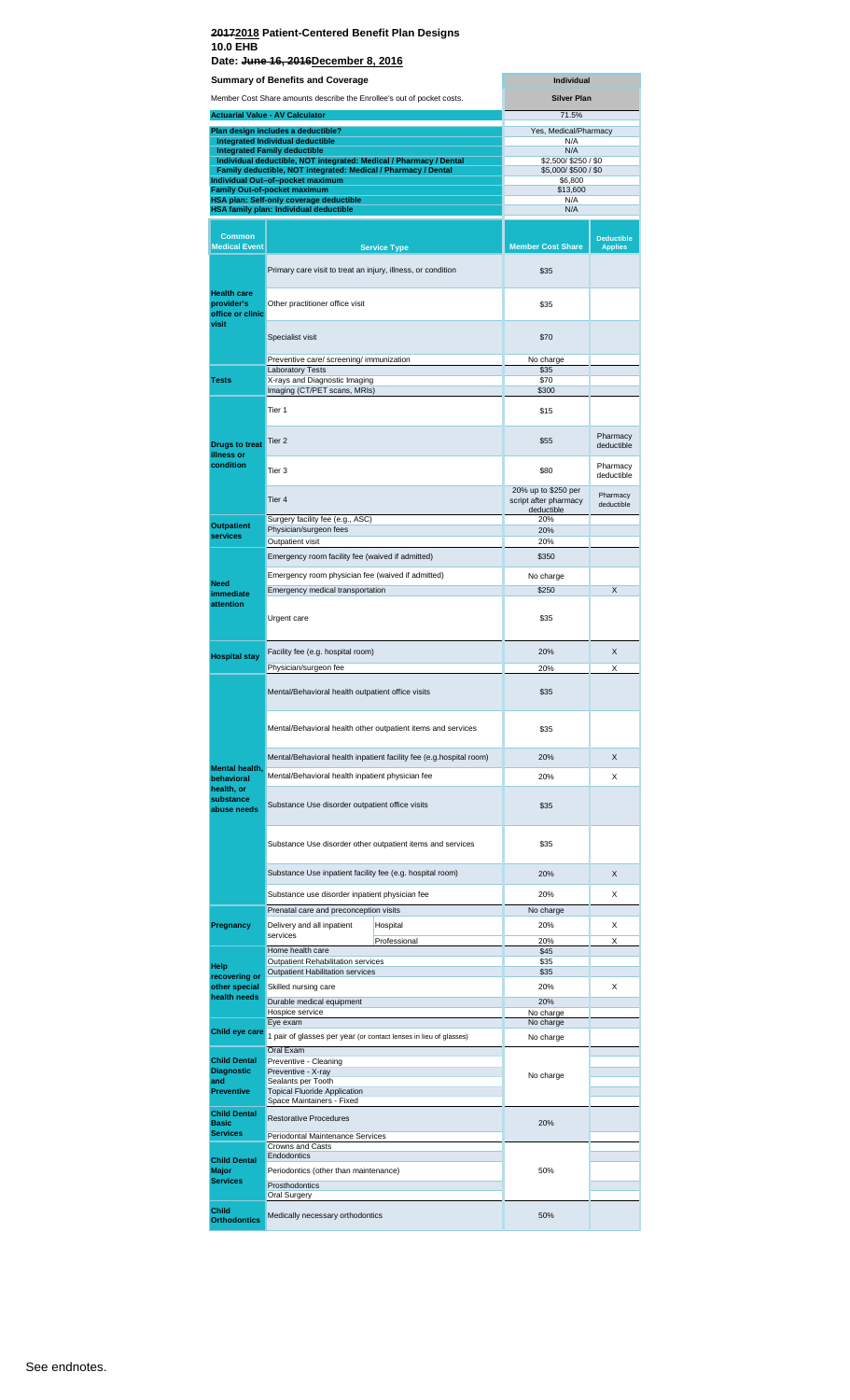**Date: June 16, 2016December 8, 2016**

| <b>Summary of Benefits and Coverage</b>              |                                                                                                    | <b>CCSB</b>                                                         |                                          | <b>CCSB</b>                         |                                     |                                     |  |
|------------------------------------------------------|----------------------------------------------------------------------------------------------------|---------------------------------------------------------------------|------------------------------------------|-------------------------------------|-------------------------------------|-------------------------------------|--|
|                                                      | Member Cost Share amounts describe the Enrollee's out of pocket costs.                             |                                                                     | <b>Silver</b><br><b>Coinsurance Plan</b> |                                     | <b>Silver</b><br><b>Copay Plan</b>  |                                     |  |
|                                                      | <b>Actuarial Value - AV Calculator</b>                                                             |                                                                     | 71.6%                                    |                                     | 71.3%                               |                                     |  |
|                                                      | Plan design includes a deductible?                                                                 |                                                                     | Yes, Medical/Pharmacy                    |                                     | Yes, Medical/Pharmacy               |                                     |  |
|                                                      | Integrated Individual deductible<br><b>Integrated Family deductible</b>                            |                                                                     | N/A<br>N/A                               |                                     | N/A<br>N/A                          |                                     |  |
|                                                      | Individual deductible, NOT integrated: Medical / Pharmacy / Dental                                 |                                                                     | \$2,000/\$250/\$0                        |                                     | \$2,000/\$250/\$0                   |                                     |  |
|                                                      | Family deductible, NOT integrated: Medical / Pharmacy / Dental<br>Individual Out-of-pocket maximum |                                                                     | \$4,000 / \$500 / \$0<br>\$6,800         |                                     | \$4,000 / \$500 / \$0<br>\$6,800    |                                     |  |
|                                                      | <b>Family Out-of-pocket maximum</b>                                                                |                                                                     | \$13,600                                 |                                     | \$13,600                            |                                     |  |
|                                                      | HSA plan: Self-only coverage deductible<br>HSA family plan: Individual deductible                  |                                                                     | N/A<br>N/A                               |                                     | N/A<br>N/A                          |                                     |  |
|                                                      |                                                                                                    |                                                                     |                                          |                                     |                                     |                                     |  |
| <b>Common</b><br><b>Medical Event</b>                |                                                                                                    | <b>Service Type</b>                                                 | <b>Member Cost Share</b>                 | <b>Deductible</b><br><b>Applies</b> | <b>Member Cost Share</b>            | <b>Deductible</b><br><b>Applies</b> |  |
|                                                      | Primary care visit to treat an injury, illness, or condition                                       |                                                                     | \$45                                     |                                     | \$45                                |                                     |  |
| <b>Health care</b><br>provider's<br>office or clinic | Other practitioner office visit                                                                    |                                                                     | \$45                                     |                                     | \$45                                |                                     |  |
| visit                                                | Specialist visit                                                                                   |                                                                     | \$75                                     |                                     | \$75                                |                                     |  |
|                                                      | Preventive care/ screening/ immunization                                                           |                                                                     | No charge                                |                                     | No charge                           |                                     |  |
| <b>Tests</b>                                         | <b>Laboratory Tests</b><br>X-rays and Diagnostic Imaging                                           |                                                                     | \$40<br>\$70                             |                                     | \$40<br>\$70                        |                                     |  |
|                                                      | Imaging (CT/PET scans, MRIs)                                                                       |                                                                     | 20%                                      |                                     | \$300                               |                                     |  |
|                                                      | Tier 1                                                                                             |                                                                     | \$15                                     |                                     | \$15                                |                                     |  |
|                                                      | Tier 2                                                                                             |                                                                     | \$55                                     | Pharmacy                            | \$55                                | Pharmacy                            |  |
| <b>Drugs to treat</b><br>illness or                  |                                                                                                    |                                                                     |                                          | deductible                          |                                     | deductible                          |  |
| condition                                            | Tier 3                                                                                             |                                                                     | \$85<br>20% up to \$250 per              | Pharmacy<br>deductible              | \$85<br>20% up to \$250 per         | Pharmacy<br>deductible              |  |
|                                                      | Tier 4                                                                                             |                                                                     | script after pharmacy<br>deductible      | Pharmacy<br>deductible              | script after pharmacy<br>deductible | Pharmacy<br>deductible              |  |
| <b>Outpatient</b>                                    | Surgery facility fee (e.g., ASC)                                                                   |                                                                     | 20%                                      |                                     | 20%                                 |                                     |  |
| services                                             | Physician/surgeon fees<br>Outpatient visit                                                         |                                                                     | 20%<br>20%                               |                                     | 20%<br>20%                          |                                     |  |
|                                                      | Emergency room facility fee (waived if admitted)                                                   |                                                                     | \$350                                    |                                     | \$350                               |                                     |  |
|                                                      |                                                                                                    |                                                                     |                                          |                                     |                                     |                                     |  |
| <b>Need</b>                                          | Emergency room physician fee (waived if admitted)                                                  |                                                                     | No charge                                |                                     | No charge                           |                                     |  |
| immediate<br>attention                               | Emergency medical transportation                                                                   |                                                                     | \$250                                    | X                                   | \$250                               | X                                   |  |
|                                                      | Urgent care                                                                                        |                                                                     | \$45                                     |                                     | \$45                                |                                     |  |
|                                                      | Facility fee (e.g. hospital room)                                                                  |                                                                     | 20%                                      | X                                   | 20%                                 | X                                   |  |
| <b>Hospital stay</b>                                 | Physician/surgeon fee                                                                              |                                                                     | 20%                                      | X                                   | 20%                                 | X                                   |  |
|                                                      | Mental/Behavioral health outpatient office visits                                                  |                                                                     |                                          |                                     |                                     |                                     |  |
|                                                      |                                                                                                    |                                                                     | \$45                                     |                                     | \$45                                |                                     |  |
|                                                      |                                                                                                    | Mental/Behavioral health other outpatient items and services        | \$45                                     |                                     | \$45                                |                                     |  |
|                                                      |                                                                                                    | Mental/Behavioral health inpatient facility fee (e.g.hospital room) | 20%                                      | X                                   | 20%                                 | X                                   |  |
| <b>Mental health</b><br>behavioral                   | Mental/Behavioral health inpatient physician fee                                                   |                                                                     | 20%                                      | X                                   | 20%                                 | X                                   |  |
| health, or<br>substance<br>abuse needs               | Substance Use disorder outpatient office visits                                                    |                                                                     | \$45                                     |                                     | \$45                                |                                     |  |
|                                                      |                                                                                                    | Substance Use disorder other outpatient items and services          | \$45                                     |                                     | \$45                                |                                     |  |
|                                                      | Substance Use inpatient facility fee (e.g. hospital room)                                          |                                                                     | 20%                                      | X                                   | 20%                                 | X                                   |  |
|                                                      |                                                                                                    |                                                                     |                                          |                                     |                                     |                                     |  |
|                                                      | Substance use disorder inpatient physician fee                                                     |                                                                     | 20%                                      | X                                   | 20%                                 | X                                   |  |
|                                                      | Prenatal care and preconception visits                                                             |                                                                     | No charge                                |                                     | No charge                           |                                     |  |
| Pregnancy                                            | Delivery and all inpatient<br>services                                                             | Hospital                                                            | 20%                                      | X                                   | 20%                                 | X                                   |  |
|                                                      | Home health care                                                                                   | Professional                                                        | 20%<br>20%                               | X                                   | 20%<br>\$45                         | X                                   |  |
| Help                                                 | Outpatient Rehabilitation services                                                                 |                                                                     | \$45                                     |                                     | \$45                                |                                     |  |
| recovering or                                        | Outpatient Habilitation services                                                                   |                                                                     | \$45                                     |                                     | \$45                                |                                     |  |
| other special<br>health needs                        | Skilled nursing care                                                                               |                                                                     | 20%                                      | Χ                                   | 20%                                 | X                                   |  |
|                                                      | Durable medical equipment<br>Hospice service                                                       |                                                                     | 20%<br>No charge                         |                                     | 20%<br>No charge                    |                                     |  |
|                                                      | Eye exam                                                                                           |                                                                     | No charge                                |                                     | No charge                           |                                     |  |
| Child eye care                                       | 1 pair of glasses per year (or contact lenses in lieu of glasses)                                  |                                                                     | No charge                                |                                     | No charge                           |                                     |  |
| <b>Child Dental</b>                                  | Oral Exam<br>Preventive - Cleaning                                                                 |                                                                     |                                          |                                     |                                     |                                     |  |
| <b>Diagnostic</b>                                    | Preventive - X-ray                                                                                 |                                                                     | No charge                                |                                     | No charge                           |                                     |  |
| and<br><b>Preventive</b>                             | Sealants per Tooth<br><b>Topical Fluoride Application</b>                                          |                                                                     |                                          |                                     |                                     |                                     |  |
|                                                      | Space Maintainers - Fixed                                                                          |                                                                     |                                          |                                     |                                     |                                     |  |
| <b>Child Dental</b><br><b>Basic</b>                  | <b>Restorative Procedures</b>                                                                      |                                                                     | 20%                                      |                                     | See 2017 Dental Copay               |                                     |  |
| <b>Services</b>                                      | Periodontal Maintenance Services                                                                   |                                                                     |                                          |                                     | Schedule                            |                                     |  |
|                                                      | <b>Crowns and Casts</b>                                                                            |                                                                     |                                          |                                     |                                     |                                     |  |
| <b>Child Dental</b><br><b>Major</b>                  | Endodontics<br>Periodontics (other than maintenance)                                               |                                                                     | 50%                                      |                                     | See 2017 Dental Copay               |                                     |  |
| <b>Services</b>                                      | Prosthodontics                                                                                     |                                                                     |                                          |                                     | Schedule                            |                                     |  |
|                                                      | <b>Oral Surgery</b>                                                                                |                                                                     |                                          |                                     |                                     |                                     |  |
| Child<br><b>Orthodontics</b>                         | Medically necessary orthodontics                                                                   |                                                                     | 50%                                      |                                     | \$1,000                             |                                     |  |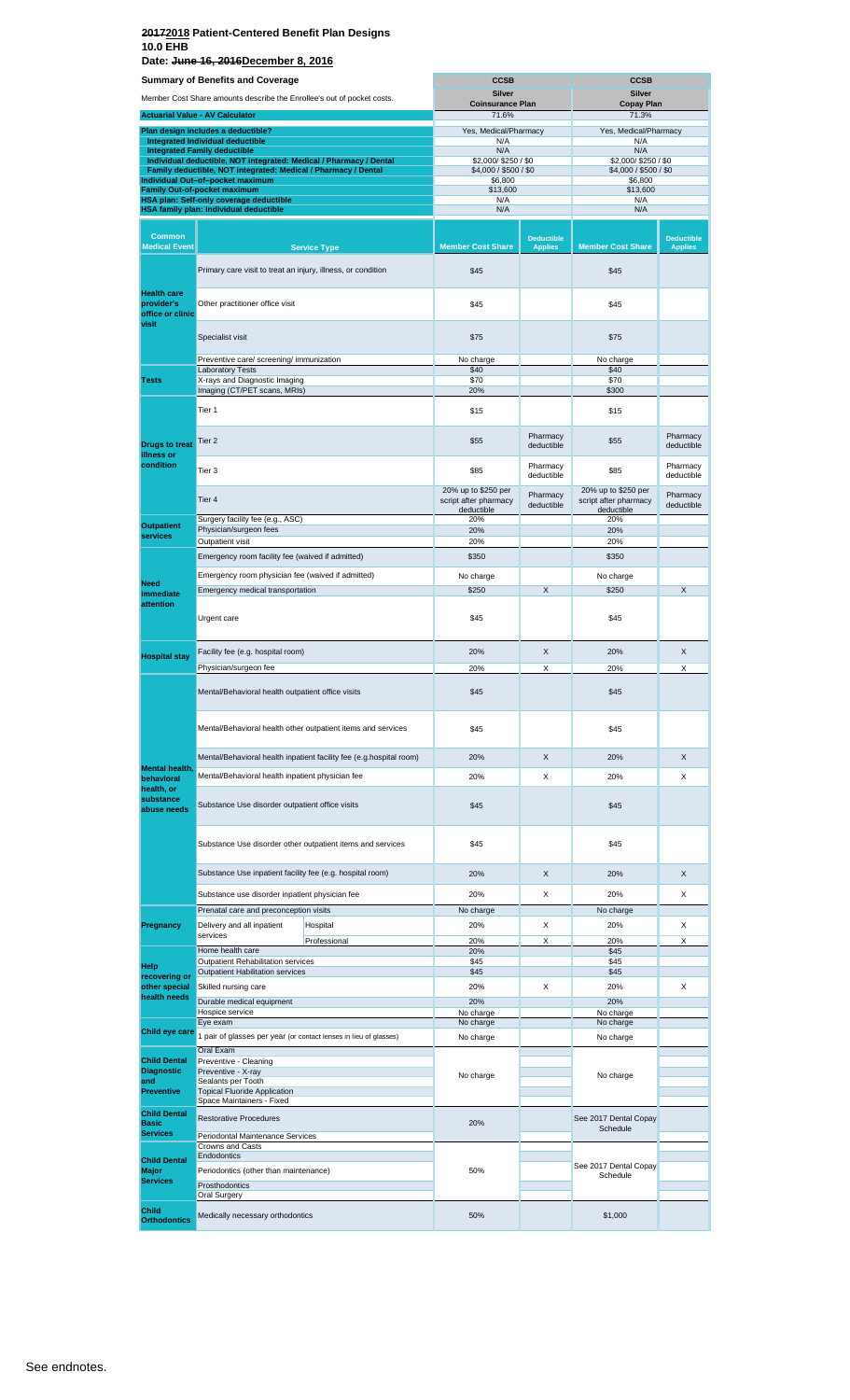**Date: June 16, 2016December 8, 2016**

|                                          | <b>Summary of Benefits and Coverage</b>                                                                                              |                                                                     | <b>CCSB</b>                              |                           |
|------------------------------------------|--------------------------------------------------------------------------------------------------------------------------------------|---------------------------------------------------------------------|------------------------------------------|---------------------------|
|                                          | Member Cost Share amounts describe the Enrollee's out of pocket costs.                                                               |                                                                     | <b>Silver</b><br><b>HDHP Plan</b>        |                           |
|                                          | <b>Actuarial Value - AV Calculator</b>                                                                                               |                                                                     | 71.3%                                    |                           |
|                                          | Plan design includes a deductible?<br><b>Integrated Individual deductible</b>                                                        |                                                                     | Yes, integrated                          |                           |
|                                          | <b>Integrated Family deductible</b>                                                                                                  |                                                                     | \$2,000 integrated<br>\$4,000 integrated |                           |
|                                          | Individual deductible, NOT integrated: Medical / Pharmacy / Dental<br>Family deductible, NOT integrated: Medical / Pharmacy / Dental |                                                                     | N/A<br>N/A                               |                           |
|                                          | Individual Out-of-pocket maximum<br><b>Family Out-of-pocket maximum</b>                                                              |                                                                     | \$6,550<br>\$13,100                      |                           |
|                                          | HSA plan: Self-only coverage deductible<br>HSA family plan: Individual deductible                                                    |                                                                     | \$2,000<br>\$2,600                       |                           |
|                                          |                                                                                                                                      |                                                                     |                                          |                           |
| <b>Common</b><br><b>Medical Event</b>    |                                                                                                                                      | <b>Service Type</b>                                                 | <b>Member Cost Share</b>                 | <b>Deductible Applies</b> |
|                                          |                                                                                                                                      |                                                                     |                                          |                           |
| <b>Health care</b>                       | Primary care visit to treat an injury, illness, or condition                                                                         |                                                                     | 20%                                      | X                         |
| provider's<br>office or clinic<br>visit  | Other practitioner office visit                                                                                                      | 20%                                                                 | X                                        |                           |
|                                          | Specialist visit                                                                                                                     |                                                                     | 20%                                      | X                         |
|                                          | Preventive care/ screening/ immunization                                                                                             |                                                                     | No charge<br>20%                         | X                         |
| <b>Tests</b>                             | <b>Laboratory Tests</b><br>X-rays and Diagnostic Imaging                                                                             |                                                                     | 20%                                      | Χ                         |
|                                          | Imaging (CT/PET scans, MRIs)                                                                                                         |                                                                     | 20%                                      | X                         |
|                                          | Tier <sub>1</sub>                                                                                                                    |                                                                     | 20% up to \$250 per<br>script            | X                         |
| <b>Drugs to treat</b><br>illness or      | Tier 2                                                                                                                               |                                                                     | 20% up to \$250 per<br>script            | X                         |
| condition                                | Tier 3                                                                                                                               |                                                                     | 20% up to \$250 per<br>script            | X                         |
|                                          | Tier <sub>4</sub>                                                                                                                    |                                                                     | 20% up to \$250 per<br>script            | X                         |
| <b>Outpatient</b>                        | Surgery facility fee (e.g., ASC)<br>Physician/surgeon fees                                                                           |                                                                     | 20%<br>20%                               | Χ<br>X                    |
| services                                 | Outpatient visit                                                                                                                     |                                                                     | 20%                                      | Х                         |
|                                          | Emergency room facility fee (waived if admitted)                                                                                     |                                                                     | 20%                                      | X                         |
| <b>Need</b>                              | Emergency room physician fee (waived if admitted)                                                                                    |                                                                     | 0%                                       | X                         |
| immediate                                | Emergency medical transportation                                                                                                     |                                                                     | 20%                                      | X                         |
| attention                                | Urgent care                                                                                                                          |                                                                     | 20%                                      | X                         |
|                                          | Facility fee (e.g. hospital room)                                                                                                    |                                                                     | 20%                                      | X                         |
| <b>Hospital stay</b>                     | Physician/surgeon fee                                                                                                                |                                                                     | 20%                                      | Χ                         |
|                                          | Mental/Behavioral health outpatient office visits                                                                                    |                                                                     | 20%                                      | Χ                         |
|                                          |                                                                                                                                      | Mental/Behavioral health other outpatient items and services        | 20%                                      | X                         |
|                                          |                                                                                                                                      | Mental/Behavioral health inpatient facility fee (e.g.hospital room) | 20%                                      | X                         |
| Mental health,                           | Mental/Behavioral health inpatient physician fee                                                                                     |                                                                     | 20%                                      | X                         |
| behavioral<br>health, or                 |                                                                                                                                      |                                                                     |                                          |                           |
| substance<br>abuse needs                 | Substance Use disorder outpatient office visits                                                                                      |                                                                     | 20%                                      | X                         |
|                                          |                                                                                                                                      | Substance Use disorder other outpatient items and services          | 20%                                      | X                         |
|                                          | Substance Use inpatient facility fee (e.g. hospital room)                                                                            |                                                                     | 20%                                      | X                         |
|                                          | Substance use disorder inpatient physician fee                                                                                       |                                                                     | 20%                                      | X                         |
|                                          | Prenatal care and preconception visits                                                                                               |                                                                     | No charge                                |                           |
| Pregnancy                                | Delivery and all inpatient<br>services                                                                                               | Hospital                                                            | 20%                                      | X                         |
|                                          | Home health care                                                                                                                     | Professional                                                        | 20%<br>20%                               | X<br>X                    |
| Help                                     | Outpatient Rehabilitation services                                                                                                   |                                                                     | 20%                                      | X                         |
| recovering or                            | Outpatient Habilitation services                                                                                                     |                                                                     | 20%                                      | X                         |
| other special<br>health needs            | Skilled nursing care<br>Durable medical equipment                                                                                    |                                                                     | 20%<br>20%                               | X<br>X                    |
|                                          | Hospice service                                                                                                                      |                                                                     | 0%                                       | X                         |
| Child eye care                           | Eye exam<br>1 pair of glasses per year (or contact lenses in lieu of glasses)                                                        |                                                                     | No charge<br>No charge                   |                           |
|                                          | Oral Exam                                                                                                                            |                                                                     |                                          |                           |
| <b>Child Dental</b><br><b>Diagnostic</b> | Preventive - Cleaning<br>Preventive - X-ray                                                                                          |                                                                     |                                          |                           |
| and                                      | Sealants per Tooth                                                                                                                   |                                                                     | No charge                                |                           |
| <b>Preventive</b>                        | <b>Topical Fluoride Application</b><br>Space Maintainers - Fixed                                                                     |                                                                     |                                          |                           |
| <b>Child Dental</b>                      | <b>Restorative Procedures</b>                                                                                                        |                                                                     |                                          |                           |
| <b>Basic</b><br><b>Services</b>          | Periodontal Maintenance Services                                                                                                     |                                                                     | 20%                                      |                           |
|                                          | Crowns and Casts                                                                                                                     |                                                                     |                                          |                           |
| <b>Child Dental</b><br><b>Major</b>      | Endodontics<br>Periodontics (other than maintenance)                                                                                 |                                                                     | 50%                                      |                           |
| <b>Services</b>                          | Prosthodontics                                                                                                                       |                                                                     |                                          |                           |
|                                          | Oral Surgery                                                                                                                         |                                                                     |                                          |                           |
| Child<br><b>Orthodontics</b>             | Medically necessary orthodontics                                                                                                     |                                                                     | 50%                                      |                           |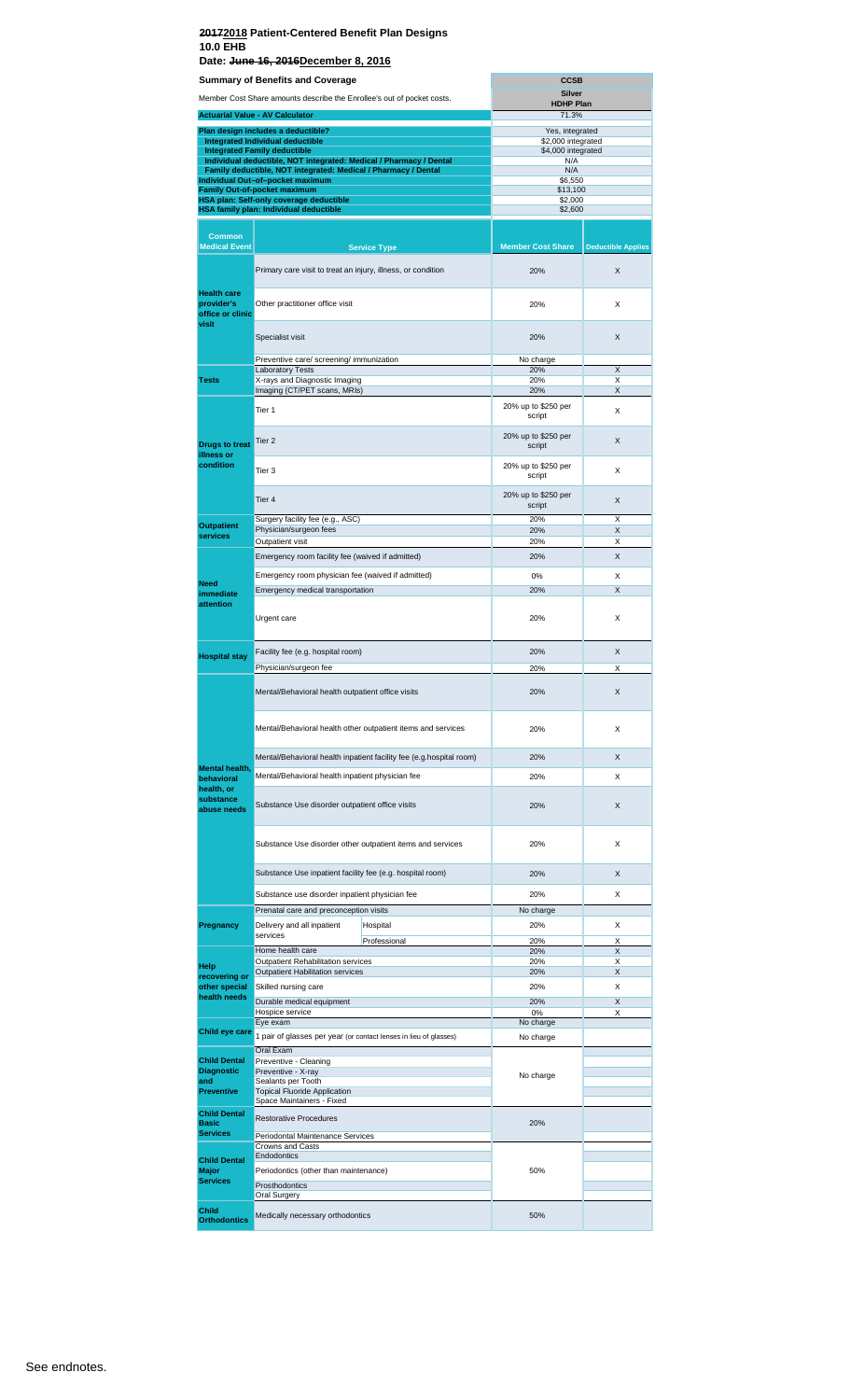**Summary of Benefits and Coverage Date: June 16, 2016December 8, 2016**

|                                                               | Summary or Benemis and Coverage                                                                                                      |                     | <b>Silver Plan</b>                 |                                     | <b>Silver Plan</b>                           |                                     |
|---------------------------------------------------------------|--------------------------------------------------------------------------------------------------------------------------------------|---------------------|------------------------------------|-------------------------------------|----------------------------------------------|-------------------------------------|
|                                                               | Member Cost Share amounts describe the Enrollee's out of pocket costs.                                                               |                     | 100%-150% FPL                      |                                     | 150%-200% FPL                                |                                     |
|                                                               | <b>Actuarial Value - AV Calculator</b>                                                                                               |                     | 94.1%                              |                                     | 87.5%                                        |                                     |
|                                                               | Plan design includes a deductible?<br>Integrated Individual deductible                                                               |                     | Yes, Medical/Pharmacy<br>N/A       |                                     | Yes, Medical/Pharmacy<br>N/A                 |                                     |
|                                                               | <b>Integrated Family deductible</b>                                                                                                  |                     | N/A                                |                                     | N/A                                          |                                     |
|                                                               | Individual deductible, NOT integrated: Medical / Pharmacy / Dental<br>Family deductible, NOT integrated: Medical / Pharmacy / Dental |                     | \$75/\$0/\$0<br>\$150/\$0/\$0      |                                     | \$650 / \$50 / \$0<br>\$1,300 / \$100 / \$0  |                                     |
|                                                               | Individual Out-of-pocket maximum                                                                                                     |                     | \$2,350                            |                                     | \$2,350                                      |                                     |
|                                                               | Family Out-of-pocket maximum<br>HSA plan: Self-only coverage deductible                                                              |                     | \$4,700<br>N/A                     |                                     | \$4,700<br>N/A                               |                                     |
|                                                               | HSA family plan: Individual deductible                                                                                               |                     | N/A                                |                                     | N/A                                          |                                     |
|                                                               |                                                                                                                                      |                     |                                    |                                     |                                              |                                     |
| <b>Common</b><br><b>Medical Event</b>                         |                                                                                                                                      | <b>Service Type</b> | <b>Member Cost</b><br><b>Share</b> | <b>Deductible</b><br><b>Applies</b> | <b>Member Cost Share</b>                     | <b>Deductible</b><br><b>Applies</b> |
|                                                               | Primary care visit to treat an injury, illness, or condition                                                                         |                     | \$5                                |                                     | \$10                                         |                                     |
| <b>Health care</b><br>provider's<br>office or clinic<br>visit | Other practitioner office visit                                                                                                      |                     | \$5                                |                                     | \$10                                         |                                     |
|                                                               | Specialist visit                                                                                                                     |                     | \$8                                |                                     | \$25                                         |                                     |
|                                                               | Preventive care/ screening/ immunization                                                                                             |                     | No charge                          |                                     | No charge                                    |                                     |
| <b>Tests</b>                                                  | <b>Laboratory Tests</b><br>X-rays and Diagnostic Imaging                                                                             |                     | \$8<br>\$8                         |                                     | \$15<br>\$25                                 |                                     |
|                                                               | Imaging (CT/PET scans, MRIs)                                                                                                         |                     | \$50                               |                                     | \$100                                        |                                     |
|                                                               | Tier 1                                                                                                                               |                     | \$3                                |                                     | \$5                                          |                                     |
| <b>Drugs to treat</b>                                         | Tier 2                                                                                                                               |                     | \$10                               |                                     | \$20                                         | Pharmacy<br>deductible              |
| illness or<br>condition                                       | Tier 3                                                                                                                               |                     | \$15                               |                                     | \$35                                         | Pharmacy<br>deductible              |
|                                                               | Tier 4                                                                                                                               |                     | 10% up to \$150<br>per script      |                                     | 15% up to \$150 per<br>script after pharmacy | Pharmacy<br>deductible              |
|                                                               | Surgery facility fee (e.g., ASC)                                                                                                     |                     | 10%                                |                                     | deductible<br>15%                            |                                     |
| <b>Outpatient</b><br>services                                 | Physician/surgeon fees                                                                                                               |                     | 10%                                |                                     | 15%                                          |                                     |
|                                                               | Outpatient visit                                                                                                                     |                     | 10%                                |                                     | 15%                                          |                                     |
|                                                               | Emergency room facility fee (waived if admitted)                                                                                     |                     | \$50                               |                                     | \$100                                        |                                     |
| <b>Need</b>                                                   | Emergency room physician fee (waived if admitted)                                                                                    |                     | No charge                          |                                     | No charge                                    |                                     |
| immediate                                                     | Emergency medical transportation                                                                                                     |                     | \$30                               | X                                   | \$75                                         | X                                   |
| attention                                                     | Urgent care                                                                                                                          |                     | \$5                                |                                     | \$10                                         |                                     |
|                                                               |                                                                                                                                      |                     |                                    |                                     |                                              |                                     |
| <b>Hospital stay</b>                                          | Facility fee (e.g. hospital room)                                                                                                    |                     | 10%                                | X                                   | 15%                                          | X                                   |
|                                                               | Physician/surgeon fee                                                                                                                |                     | 10%                                | Χ                                   | 15%                                          | Χ                                   |
|                                                               | Mental/Behavioral health outpatient office visits                                                                                    |                     | \$5                                |                                     | \$10                                         |                                     |
|                                                               | Mental/Behavioral health other outpatient items and services                                                                         |                     | \$5                                |                                     | \$10                                         |                                     |
|                                                               | Mental/Behavioral health inpatient facility fee (e.g.hospital room)                                                                  |                     | 10%                                | X                                   | 15%                                          | X                                   |
| <b>Mental health.</b>                                         |                                                                                                                                      |                     |                                    |                                     |                                              |                                     |
| behavioral<br>health, or                                      | Mental/Behavioral health inpatient physician fee                                                                                     |                     | 10%                                | Х                                   | 15%                                          | X                                   |
| substance<br>abuse needs                                      | Substance Use disorder outpatient office visits                                                                                      |                     | \$5                                |                                     | \$10                                         |                                     |
|                                                               | Substance Use disorder other outpatient items and services                                                                           |                     | \$5                                |                                     | \$10                                         |                                     |
|                                                               | Substance Use inpatient facility fee (e.g. hospital room)                                                                            |                     | 10%                                | X                                   | 15%                                          | X                                   |
|                                                               | Substance use disorder inpatient physician fee                                                                                       |                     | 10%                                | X                                   | 15%                                          | X                                   |
|                                                               | Prenatal care and preconception visits                                                                                               |                     | No charge                          |                                     | No charge                                    |                                     |
| Pregnancy                                                     | Delivery and all inpatient                                                                                                           | Hospital            | 10%                                | X                                   | 15%                                          | X                                   |
|                                                               | services                                                                                                                             | Professional        | 10%                                | X                                   | 15%                                          | X                                   |
|                                                               | Home health care<br>Outpatient Rehabilitation services                                                                               |                     | \$3<br>\$5                         |                                     | \$15<br>\$10                                 |                                     |
| Help<br>recovering or                                         | Outpatient Habilitation services                                                                                                     |                     | \$5                                |                                     | \$10                                         |                                     |
| other special                                                 | Skilled nursing care                                                                                                                 |                     | 10%                                | Х                                   | 15%                                          | х                                   |
| health needs                                                  | Durable medical equipment                                                                                                            |                     | 10%                                |                                     | 15%                                          |                                     |
|                                                               | Hospice service<br>Eye exam                                                                                                          |                     | No charge<br>No charge             |                                     | No charge<br>No charge                       |                                     |
| Child eye care                                                | 1 pair of glasses per year (or contact lenses in lieu of glasses)                                                                    |                     | No charge                          |                                     | No charge                                    |                                     |
|                                                               | Oral Exam                                                                                                                            |                     |                                    |                                     |                                              |                                     |
| <b>Child Dental</b>                                           | Preventive - Cleaning                                                                                                                |                     |                                    |                                     |                                              |                                     |
| <b>Diagnostic</b><br>and                                      | Preventive - X-ray<br>Sealants per Tooth                                                                                             |                     | No charge                          |                                     | No charge                                    |                                     |
| <b>Preventive</b>                                             | <b>Topical Fluoride Application</b>                                                                                                  |                     |                                    |                                     |                                              |                                     |
| <b>Child Dental</b><br><b>Basic</b>                           | Space Maintainers - Fixed<br><b>Restorative Procedures</b>                                                                           |                     | 20%                                |                                     | 20%                                          |                                     |
| <b>Services</b>                                               | Periodontal Maintenance Services                                                                                                     |                     |                                    |                                     |                                              |                                     |
|                                                               | Crowns and Casts                                                                                                                     |                     |                                    |                                     |                                              |                                     |
| <b>Child Dental</b>                                           | <b>Endodontics</b>                                                                                                                   |                     |                                    |                                     |                                              |                                     |
| <b>Major</b><br><b>Services</b>                               | Periodontics (other than maintenance)                                                                                                |                     | 50%                                |                                     | 50%                                          |                                     |
|                                                               | Prosthodontics<br><b>Oral Surgery</b>                                                                                                |                     |                                    |                                     |                                              |                                     |
| Child<br><b>Orthodontics</b>                                  | Medically necessary orthodontics                                                                                                     |                     | 50%                                |                                     | 50%                                          |                                     |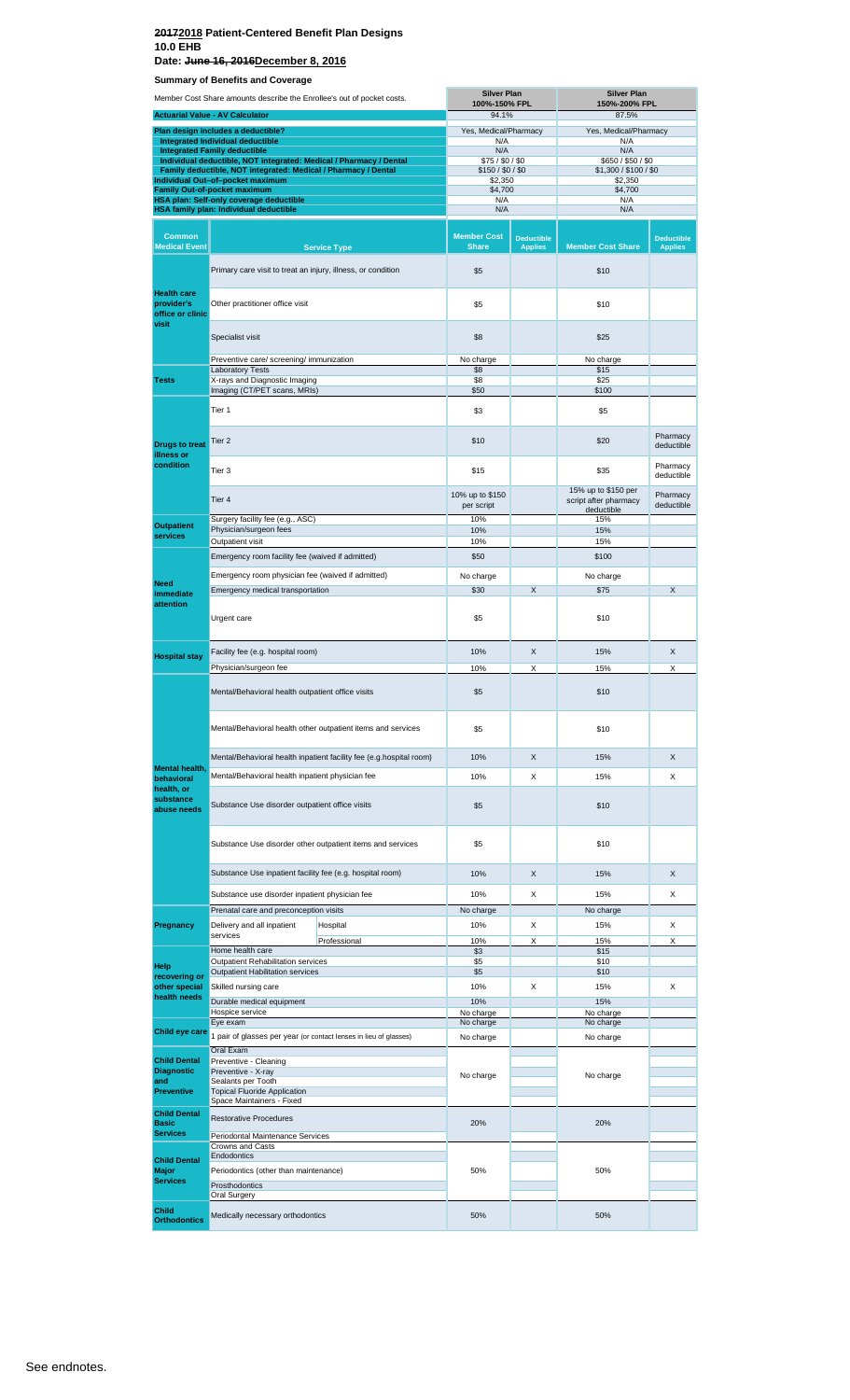#### **20172018 Patient-Centered Benefit Plan Designs 10.0 EHB Date: June 16, 2016December 8, 2016**

**Summary of Benefits and Coverage**

|                                         | <b>Silver Plan</b><br>Member Cost Share amounts describe the Enrollee's out of pocket costs.<br>200%-250% FPL                        |                                                                     |                                                         |                        |
|-----------------------------------------|--------------------------------------------------------------------------------------------------------------------------------------|---------------------------------------------------------------------|---------------------------------------------------------|------------------------|
|                                         | <b>Actuarial Value - AV Calculator</b>                                                                                               |                                                                     | 73.7%                                                   |                        |
|                                         | Plan design includes a deductible?                                                                                                   |                                                                     | Yes, Medical/Pharmacy                                   |                        |
|                                         | <b>Integrated Individual deductible</b><br><b>Integrated Family deductible</b>                                                       |                                                                     | N/A<br>N/A                                              |                        |
|                                         | Individual deductible, NOT integrated: Medical / Pharmacy / Dental<br>Family deductible, NOT integrated: Medical / Pharmacy / Dental |                                                                     | \$2,200 / \$250 / \$0<br>\$4,400 / \$500 / \$0          |                        |
|                                         | Individual Out-of-pocket maximum                                                                                                     |                                                                     | \$5,700                                                 |                        |
|                                         | <b>Family Out-of-pocket maximum</b><br>HSA plan: Self-only coverage deductible                                                       |                                                                     | \$11,400<br>N/A                                         |                        |
|                                         | HSA family plan: Individual deductible                                                                                               |                                                                     | N/A                                                     |                        |
| <b>Common</b>                           |                                                                                                                                      |                                                                     |                                                         | <b>Deductible</b>      |
| <b>Medical Event</b>                    |                                                                                                                                      | <b>Service Type</b>                                                 | <b>Member Cost Share</b>                                | <b>Applies</b>         |
| <b>Health care</b>                      | Primary care visit to treat an injury, illness, or condition                                                                         |                                                                     | \$30                                                    |                        |
| provider's<br>office or clinic<br>visit | Other practitioner office visit                                                                                                      |                                                                     | \$30                                                    |                        |
|                                         | Specialist visit                                                                                                                     | \$55                                                                |                                                         |                        |
|                                         | Preventive care/ screening/ immunization<br><b>Laboratory Tests</b>                                                                  |                                                                     | No charge<br>\$35                                       |                        |
| Tests                                   | X-rays and Diagnostic Imaging                                                                                                        |                                                                     | \$65                                                    |                        |
|                                         | Imaging (CT/PET scans, MRIs)                                                                                                         |                                                                     | \$300                                                   |                        |
|                                         | Tier 1                                                                                                                               | \$15                                                                |                                                         |                        |
| <b>Drugs to treat</b><br>illness or     | Tier 2                                                                                                                               |                                                                     | \$50                                                    | Pharmacy<br>deductible |
| condition                               | Tier 3                                                                                                                               |                                                                     | \$75                                                    | Pharmacy<br>deductible |
|                                         | Tier 4                                                                                                                               |                                                                     | 20% up to \$250 per script<br>after pharmacy deductible | Pharmacy<br>deductible |
| <b>Outpatient</b>                       | Surgery facility fee (e.g., ASC)<br>Physician/surgeon fees                                                                           |                                                                     | 20%<br>20%                                              |                        |
| services                                | Outpatient visit                                                                                                                     |                                                                     | 20%                                                     |                        |
|                                         | Emergency room facility fee (waived if admitted)                                                                                     |                                                                     | \$350                                                   |                        |
|                                         | Emergency room physician fee (waived if admitted)                                                                                    |                                                                     | No charge                                               |                        |
| <b>Need</b><br>immediate                | Emergency medical transportation                                                                                                     |                                                                     | \$250                                                   | X                      |
| attention<br>Urgent care                |                                                                                                                                      |                                                                     | \$30                                                    |                        |
|                                         |                                                                                                                                      |                                                                     |                                                         |                        |
| <b>Hospital stay</b>                    | Facility fee (e.g. hospital room)                                                                                                    |                                                                     | 20%                                                     | X                      |
|                                         | Physician/surgeon fee                                                                                                                |                                                                     | 20%                                                     | Χ                      |
|                                         | Mental/Behavioral health outpatient office visits                                                                                    |                                                                     | \$30                                                    |                        |
|                                         |                                                                                                                                      | Mental/Behavioral health other outpatient items and services        | \$30                                                    |                        |
|                                         |                                                                                                                                      | Mental/Behavioral health inpatient facility fee (e.g.hospital room) | 20%                                                     | X                      |
| <b>Mental health,</b><br>behavioral     | Mental/Behavioral health inpatient physician fee                                                                                     |                                                                     | 20%                                                     | X                      |
| health, or                              |                                                                                                                                      |                                                                     |                                                         |                        |
| substance<br>abuse needs                | Substance Use disorder outpatient office visits                                                                                      |                                                                     | \$30                                                    |                        |
|                                         | Substance Use disorder other outpatient items and services                                                                           |                                                                     | \$30                                                    |                        |
|                                         | Substance Use inpatient facility fee (e.g. hospital room)                                                                            |                                                                     | 20%                                                     | X                      |
|                                         | Substance use disorder inpatient physician fee                                                                                       |                                                                     | 20%                                                     | X                      |
|                                         | Prenatal care and preconception visits                                                                                               |                                                                     | No charge                                               |                        |
| Pregnancy                               | Delivery and all inpatient<br>services                                                                                               | Hospital                                                            | 20%                                                     | X                      |
|                                         | Home health care                                                                                                                     | Professional                                                        | 20%<br>\$40                                             | х                      |
| Help                                    | Outpatient Rehabilitation services                                                                                                   |                                                                     | \$30                                                    |                        |
| recovering or                           | <b>Outpatient Habilitation services</b>                                                                                              |                                                                     | \$30                                                    |                        |
| other special<br>health needs           | Skilled nursing care                                                                                                                 |                                                                     | 20%                                                     | X                      |
|                                         | Durable medical equipment<br>Hospice service                                                                                         |                                                                     | 20%<br>No charge                                        |                        |
| Child eye care                          | Eye exam                                                                                                                             |                                                                     | No charge                                               |                        |
|                                         | 1 pair of glasses per year (or contact lenses in lieu of glasses)                                                                    |                                                                     | No charge                                               |                        |
| <b>Child Dental</b>                     | Oral Exam<br>Preventive - Cleaning                                                                                                   |                                                                     |                                                         |                        |
| <b>Diagnostic</b><br>and                | Preventive - X-ray<br>Sealants per Tooth                                                                                             |                                                                     | No charge                                               |                        |
| <b>Preventive</b>                       | <b>Topical Fluoride Application</b>                                                                                                  |                                                                     |                                                         |                        |
| <b>Child Dental</b>                     | Space Maintainers - Fixed                                                                                                            |                                                                     |                                                         |                        |
| <b>Basic</b>                            | <b>Restorative Procedures</b>                                                                                                        |                                                                     | 20%                                                     |                        |
| <b>Services</b>                         | Periodontal Maintenance Services<br>Crowns and Casts                                                                                 |                                                                     |                                                         |                        |
| <b>Child Dental</b>                     | Endodontics                                                                                                                          |                                                                     |                                                         |                        |
| <b>Major</b>                            | Periodontics (other than maintenance)                                                                                                |                                                                     | 50%                                                     |                        |
| <b>Services</b>                         | Prosthodontics<br>Oral Surgery                                                                                                       |                                                                     |                                                         |                        |
| Child                                   |                                                                                                                                      |                                                                     |                                                         |                        |
| <b>Orthodontics</b>                     | Medically necessary orthodontics                                                                                                     |                                                                     | 50%                                                     |                        |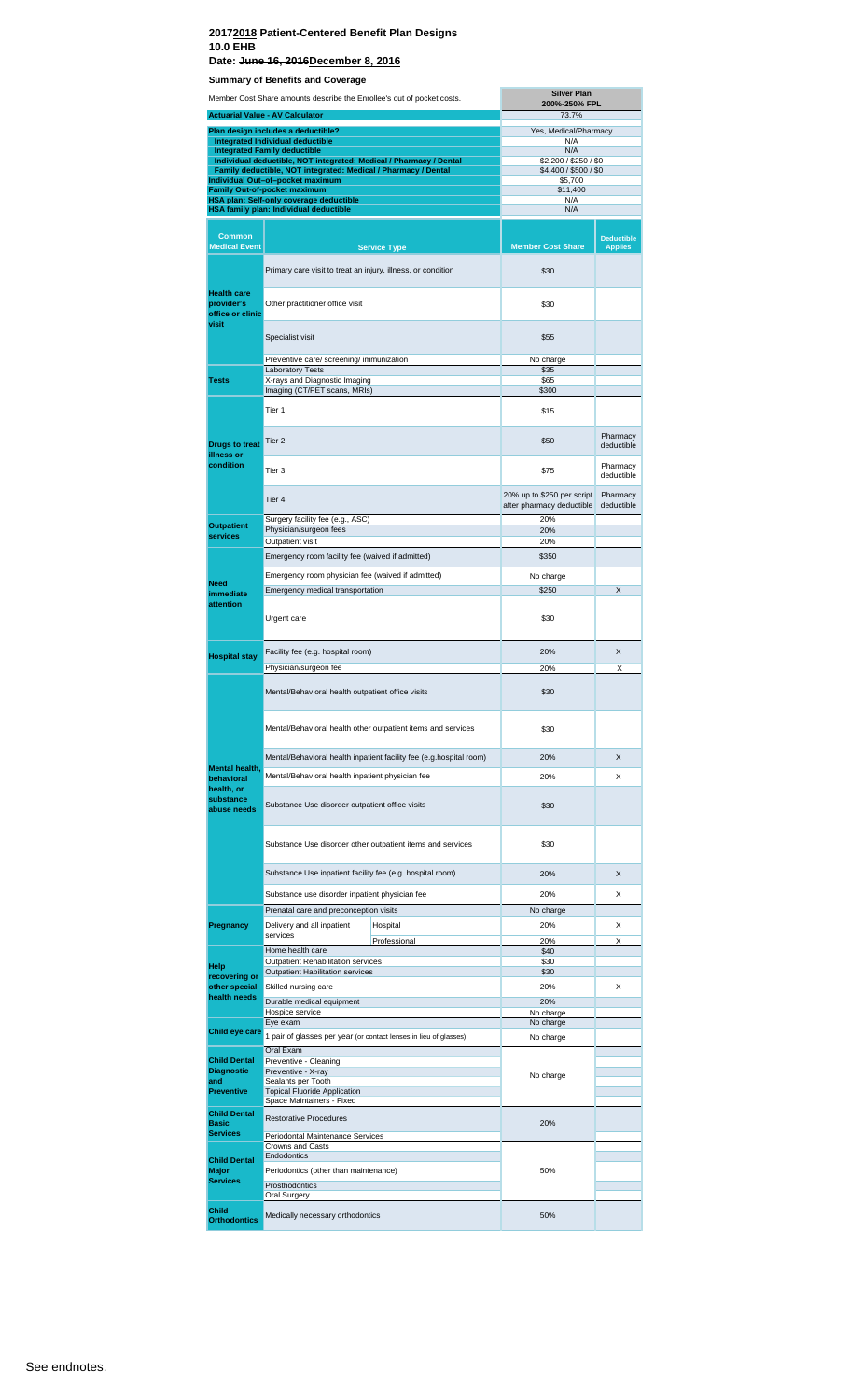**Date: June 16, 2016December 8, 2016**

**Summary of Benefits and Coverage**

| Member Cost Share amounts describe the Enrollee's out of pocket costs. |                                                                                                                                      | <b>Bronze Plan</b>                                                  |                                                          | <b>Bronze</b><br><b>HDHP Plan</b>            |                                       |                                     |
|------------------------------------------------------------------------|--------------------------------------------------------------------------------------------------------------------------------------|---------------------------------------------------------------------|----------------------------------------------------------|----------------------------------------------|---------------------------------------|-------------------------------------|
|                                                                        | <b>Actuarial Value - AV Calculator</b>                                                                                               |                                                                     | 61.9%60.8%                                               |                                              | 62.0%61.38%                           |                                     |
|                                                                        | Plan design includes a deductible?<br>Integrated Individual deductible                                                               |                                                                     | Yes, Medical/Pharmacy<br>N/A                             |                                              | Yes, integrated<br>\$4,800 integrated |                                     |
|                                                                        | <b>Integrated Family deductible</b>                                                                                                  |                                                                     | N/A                                                      |                                              | \$9,600 integrated                    |                                     |
|                                                                        | Individual deductible, NOT integrated: Medical / Pharmacy / Dental<br>Family deductible, NOT integrated: Medical / Pharmacy / Dental |                                                                     | \$6,300 / \$500 / \$0<br>\$12,600 / \$1,000 / \$0        |                                              | N/A<br>N/A                            |                                     |
|                                                                        | Individual Out-of-pocket maximum                                                                                                     |                                                                     | \$6,800\$7,000                                           |                                              | \$6,550                               |                                     |
|                                                                        | <b>Family Out-of-pocket maximum</b><br>HSA plan: Self-only coverage deductible                                                       |                                                                     | \$13,600\$14,000<br>N/A                                  |                                              | \$13,100                              |                                     |
|                                                                        | HSA family plan: Individual deductible                                                                                               |                                                                     | N/A                                                      |                                              | \$4,800<br>\$4,800                    |                                     |
|                                                                        |                                                                                                                                      |                                                                     |                                                          |                                              |                                       |                                     |
| <b>Common</b><br><b>Medical Event</b>                                  |                                                                                                                                      | <b>Service Type</b>                                                 | <b>Member Cost Share</b>                                 | <b>Deductible</b><br><b>Applies</b>          | <b>Member Cost</b><br><b>Share</b>    | <b>Deductible</b><br><b>Applies</b> |
|                                                                        | Primary care visit to treat an injury, illness, or condition                                                                         |                                                                     | \$75                                                     | After 1st three<br>non-preventive<br>visits  | 40%                                   | X                                   |
| <b>Health care</b><br>provider's<br>office or clinic                   | Other practitioner office visit                                                                                                      |                                                                     | \$75                                                     | After 1st three<br>non-preventive<br>visits  | 40%                                   | X                                   |
| visit                                                                  | Specialist visit                                                                                                                     |                                                                     | \$105                                                    | After 1st three<br>non-preventive<br>visits  | 40%                                   | X                                   |
|                                                                        | Preventive care/ screening/ immunization                                                                                             |                                                                     | No charge                                                |                                              | No charge                             |                                     |
| <b>Tests</b>                                                           | <b>Laboratory Tests</b><br>X-rays and Diagnostic Imaging                                                                             |                                                                     | \$40<br>100%                                             | X                                            | 40%<br>40%                            | X<br>X                              |
|                                                                        | Imaging (CT/PET scans, MRIs)                                                                                                         |                                                                     | 100%                                                     | Χ                                            | 40%                                   | X                                   |
|                                                                        | Tier 1                                                                                                                               |                                                                     | 100% up to \$500 per script<br>after pharmacy deductible | Pharmacy<br>Deductible                       | 40% up to \$500<br>per script         | X                                   |
| <b>Drugs to treat</b><br>illness or                                    | Tier 2                                                                                                                               |                                                                     | 100% up to \$500 per script<br>after pharmacy deductible | Pharmacy<br>Deductible                       | 40% up to \$500<br>per script         | X                                   |
| condition                                                              | Tier 3                                                                                                                               |                                                                     | 100% up to \$500 per script<br>after pharmacy deductible | Pharmacy<br>Deductible                       | 40% up to \$500<br>per script         | X                                   |
|                                                                        | Tier 4                                                                                                                               |                                                                     | 100% up to \$500 per script<br>after pharmacy deductible | Pharmacy<br>Deductible                       | 40% up to \$500<br>per script         | X                                   |
| <b>Outpatient</b>                                                      | Surgery facility fee (e.g., ASC)<br>Physician/surgeon fees                                                                           |                                                                     | 100%<br>100%                                             | X<br>X                                       | 40%<br>40%                            | X<br>X                              |
| services                                                               | Outpatient visit                                                                                                                     |                                                                     | 100%                                                     | Χ                                            | 40%                                   | X                                   |
|                                                                        | Emergency room facility fee (waived if admitted)                                                                                     |                                                                     | 100%                                                     | X                                            | 40%                                   | X                                   |
|                                                                        |                                                                                                                                      |                                                                     |                                                          |                                              | 0%                                    | X                                   |
| <b>Need</b>                                                            | Emergency room physician fee (waived if admitted)<br>Emergency medical transportation                                                |                                                                     | No charge                                                |                                              |                                       |                                     |
| immediate<br>attention                                                 |                                                                                                                                      |                                                                     | 100%                                                     | X                                            | 40%                                   | X                                   |
|                                                                        | Urgent care                                                                                                                          |                                                                     | \$75                                                     | After 1st three<br>non-preventive<br>visits  | 40%                                   | X                                   |
| <b>Hospital stay</b>                                                   | Facility fee (e.g. hospital room)                                                                                                    |                                                                     | 100%                                                     | X                                            | 40%                                   | X                                   |
|                                                                        | Physician/surgeon fee                                                                                                                |                                                                     | 100%                                                     | Χ                                            | 40%                                   | X                                   |
|                                                                        | Mental/Behavioral health outpatient office visits                                                                                    |                                                                     | \$75                                                     | After 1st three<br>non-preventive<br>visits  | 40%                                   | X                                   |
|                                                                        |                                                                                                                                      | Mental/Behavioral health other outpatient items and services        | \$75                                                     | After 1st three<br>non-preventive<br>visitsX | 40%                                   | X                                   |
|                                                                        |                                                                                                                                      | Mental/Behavioral health inpatient facility fee (e.g.hospital room) | 100%                                                     | X                                            | 40%                                   | X                                   |
| <b>Mental health</b>                                                   | Mental/Behavioral health inpatient physician fee                                                                                     |                                                                     | 100%                                                     | X                                            | 40%                                   | X                                   |
| behavioral<br>health, or<br>substance                                  | Substance Use disorder outpatient office visits                                                                                      |                                                                     | \$75                                                     | After 1st three                              | 40%                                   | X                                   |
| abuse needs                                                            |                                                                                                                                      |                                                                     |                                                          | non-preventive<br>visits<br>After 1st three- |                                       |                                     |
|                                                                        | Substance Use disorder other outpatient items and services                                                                           |                                                                     | \$75                                                     | non-preventive-<br>visitsX                   | 40%                                   | X                                   |
|                                                                        | Substance Use inpatient facility fee (e.g. hospital room)                                                                            |                                                                     | 100%                                                     | X                                            | 40%                                   | X                                   |
|                                                                        | Substance use disorder inpatient physician fee                                                                                       |                                                                     | 100%                                                     | X                                            | 40%                                   | X                                   |
|                                                                        | Prenatal care and preconception visits                                                                                               |                                                                     | No charge                                                |                                              | No charge                             |                                     |
| Pregnancy                                                              | Delivery and all inpatient                                                                                                           | Hospital                                                            | 100%                                                     | X                                            | 40%                                   | X                                   |
|                                                                        | services                                                                                                                             | Professional                                                        | 100%                                                     | Χ                                            | 40%                                   | X                                   |
|                                                                        | Home health care<br>Outpatient Rehabilitation services                                                                               |                                                                     | 100%<br>\$75                                             | X                                            | 40%<br>40%                            | X<br>Χ                              |
| Help<br>recovering or                                                  | <b>Outpatient Habilitation services</b>                                                                                              |                                                                     | \$75                                                     |                                              | 40%                                   | X                                   |
| other special                                                          | Skilled nursing care                                                                                                                 |                                                                     | 100%                                                     | Χ                                            | 40%                                   | х                                   |
| health needs                                                           | Durable medical equipment                                                                                                            |                                                                     | 100%                                                     | X                                            | 40%                                   | X                                   |
|                                                                        | Hospice service<br>Eye exam                                                                                                          |                                                                     | No charge<br>No charge                                   |                                              | 0%<br>No charge                       | Χ                                   |
| Child eye care                                                         | 1 pair of glasses per year (or contact lenses in lieu of glasses)                                                                    |                                                                     | No charge                                                |                                              | No charge                             |                                     |
|                                                                        | Oral Exam                                                                                                                            |                                                                     |                                                          |                                              |                                       |                                     |
| <b>Child Dental</b>                                                    | Preventive - Cleaning                                                                                                                |                                                                     |                                                          |                                              |                                       |                                     |
| <b>Diagnostic</b><br>and                                               | Preventive - X-ray<br>Sealants per Tooth                                                                                             |                                                                     | No charge                                                |                                              | No charge                             |                                     |
| <b>Preventive</b>                                                      | <b>Topical Fluoride Application</b>                                                                                                  |                                                                     |                                                          |                                              |                                       |                                     |
| <b>Child Dental</b>                                                    | Space Maintainers - Fixed                                                                                                            |                                                                     |                                                          |                                              |                                       |                                     |
| <b>Basic</b>                                                           | <b>Restorative Procedures</b>                                                                                                        |                                                                     | 20%                                                      |                                              | 20%                                   |                                     |
| <b>Services</b>                                                        | Periodontal Maintenance Services                                                                                                     |                                                                     |                                                          |                                              |                                       |                                     |
|                                                                        | <b>Crowns and Casts</b><br>Endodontics                                                                                               |                                                                     |                                                          |                                              |                                       |                                     |
| <b>Child Dental</b><br>Major                                           | Periodontics (other than maintenance)                                                                                                |                                                                     | 50%                                                      |                                              | 50%                                   |                                     |
| <b>Services</b>                                                        | Prosthodontics                                                                                                                       |                                                                     |                                                          |                                              |                                       |                                     |
|                                                                        | Oral Surgery                                                                                                                         |                                                                     |                                                          |                                              |                                       |                                     |
| Child<br><b>Orthodontics</b>                                           | Medically necessary orthodontics                                                                                                     |                                                                     | 50%                                                      |                                              | 50%                                   |                                     |